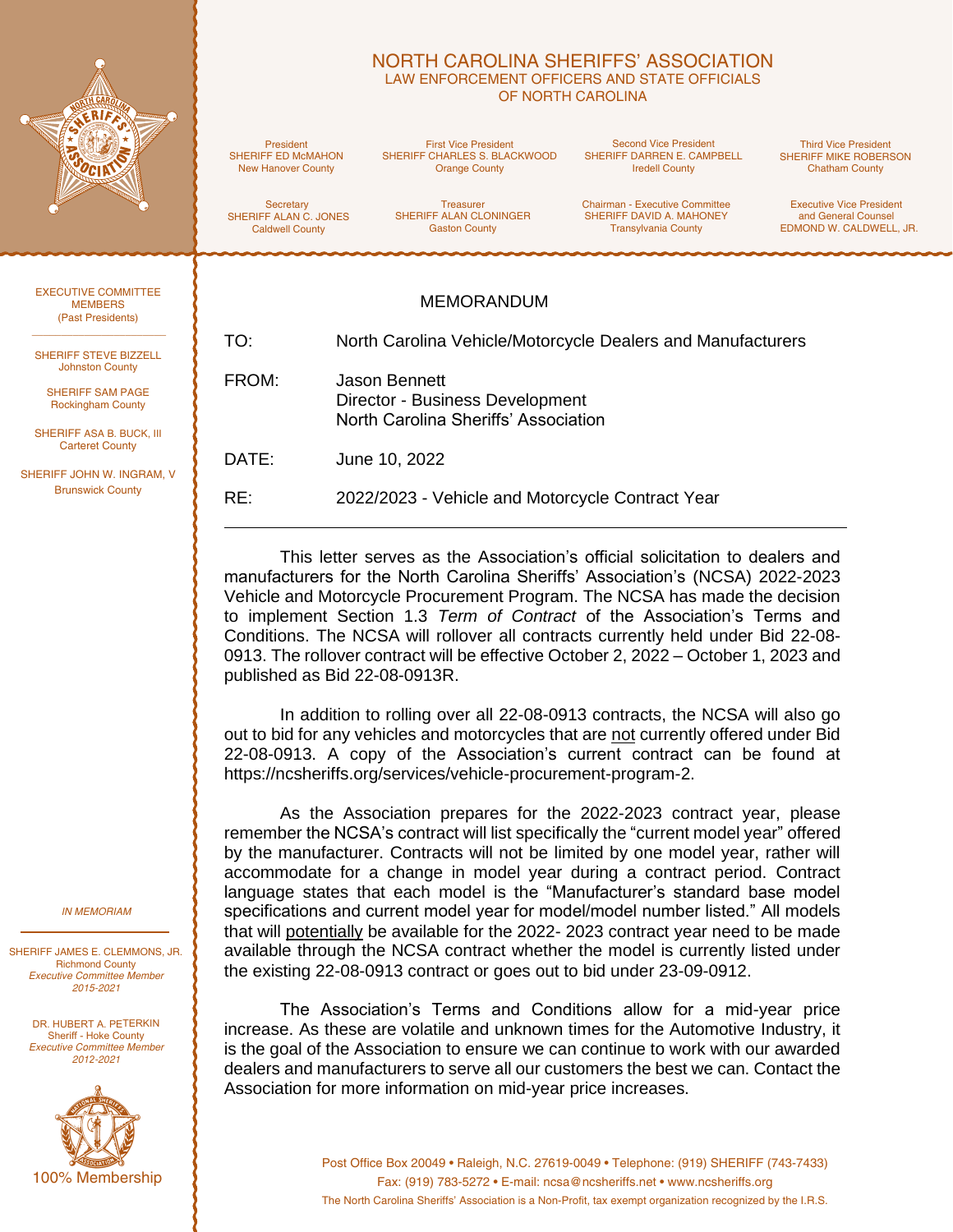All vendors who agree to rollover contracts for the upcoming contract year must complete the provided rollover agreement and submit to Kaylyn Mitman, NCSA Manager – Business Development at kmitman@ncsheriffs.net by June 17, 2022, as a pdf file.

Any vendors who do not wish to rollover their existing 22-08-0913 contract for the upcoming contract year must notify Kaylyn by June 17, 2022. You may choose to not rollover for all contracts or individual contracts. Please provide the list of the contracts you wish to not roll over by item number in numerical order and the reason why you wish to not roll over.

All vendors who agree to rollover their contracts for the upcoming contract year shall submit a price increase, updated build sheet, and option sheet for each item number currently on contract. Price increase requests, updated build sheets, and option sheets must be submitted to Kaylyn at kmitman@ncsheriffs.net by August 24, 2022. Requirements on how to submit your price increase requests, updated build sheets, and option sheets will be provided by the NCSA. Please note the rollover pricing will not go in effect until October 2, 2022.

Enclosed you will find the NCSA's Vehicle and Motorcycle Procurement Program's official 2022-2023 bid calendar. All bidding for Bid 23-09-0912 will be completed through the Association's online bid system, VendorLink. All dealers who wish to participate must register with VendorLink to have access to submit a bid. All dealers will be responsible for uploading build sheets, option sheets (must include list of models available for upgrades/downgrades), and all required bid documents.

Registration for Bid 23-09-0912 will be open June 10, 2022 through August 10, 2022. We encourage you to complete your registration as soon as possible. If you already have an account with VendorLink you do not need to create a new account. No bids or required documents will be accepted outside of VendorLink, and the Association will not accept any hard bid submissions for Bid 23-09-0912. All contracts will go into effect on October 2, 2022.

The NCSA looks to our dealer and manufacturer partners for recommendations on which new models to add to our program. As the Association works to prepare the first draft bid package, please complete the "Add/Delete Form" and provide to Kaylyn by **June 24, 2022**. We encourage all bidders to pick the most popular base models you wish to include and have all other applicable upgrade/downgrades listed on the option sheet that will be uploaded with your bid.

We look forward to growing and providing the benefits of our cooperative bid program to even more county and city agencies within North Carolina. Additional information on our Vehicle and Motorcycle Program can be accessed at https://ncsheriffs.org/services/vehicle-procurementprogram-2. Once you are on the website you will find information on the existing open bids, important documents such as the program's Terms and Conditions, and other bid support documentation. All important documents relating to the 2022-2023 bid period will also be available on VendorLink.

We hope you will participate in this year's rollover and bidding processes. Please contact Kaylyn Mitman, NCSA Manager – Business Development, at kmitman@ncsheriffs.net or at (919) 459-6471 should you have any questions regarding your registration or overall participation.

If your company received this solicitation but are not eligible to sell within the State of North Carolina, please contact Kaylyn Mitman at kmitman@ncsheriffs.net to be removed from our distribution list.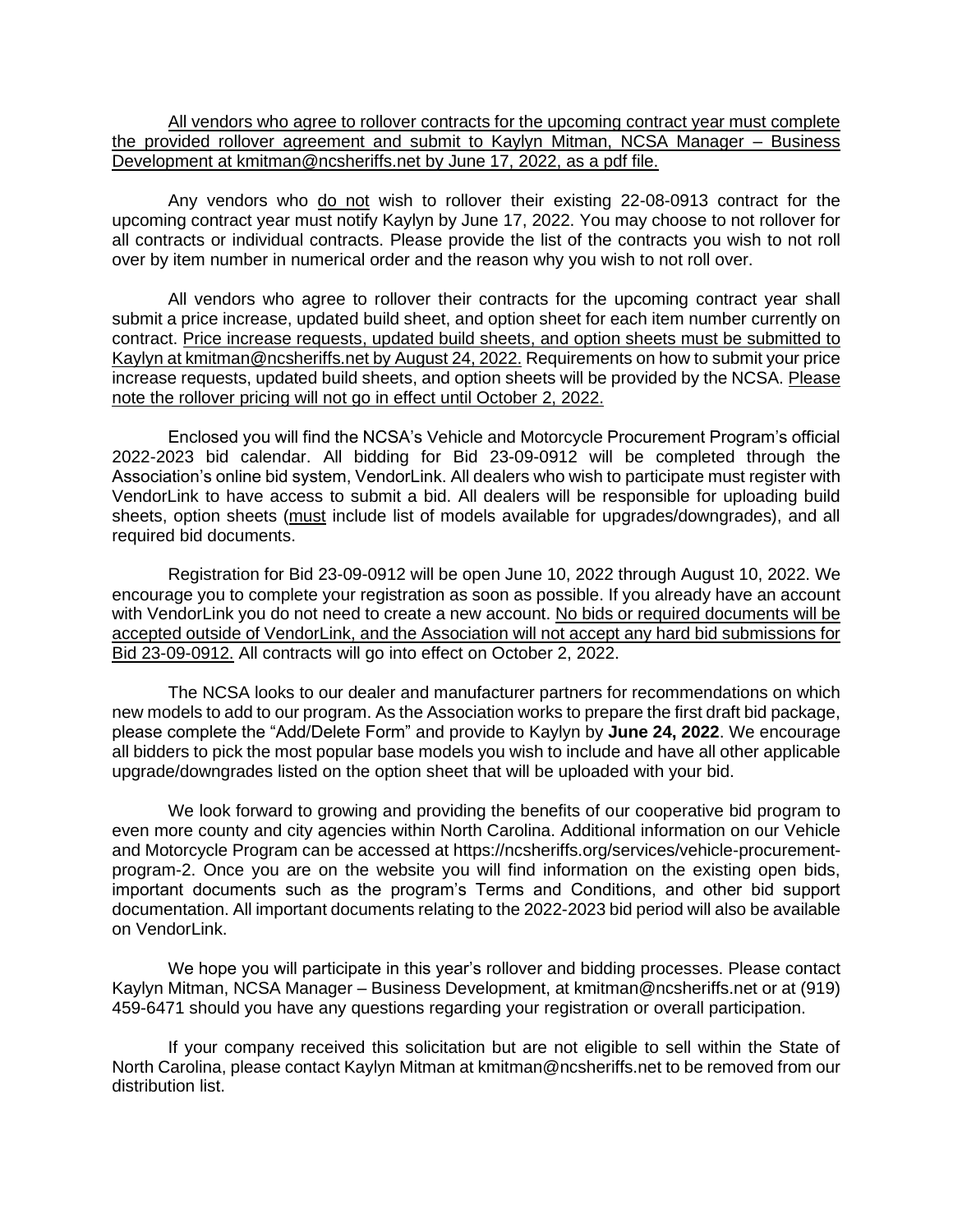I look forward to working with you. Please contact me at (919) 459-8195 or at jbennett@ncsheriffs.net if you have any questions or need additional information on the Association's Vehicle and Motorcycle Procurement Program.